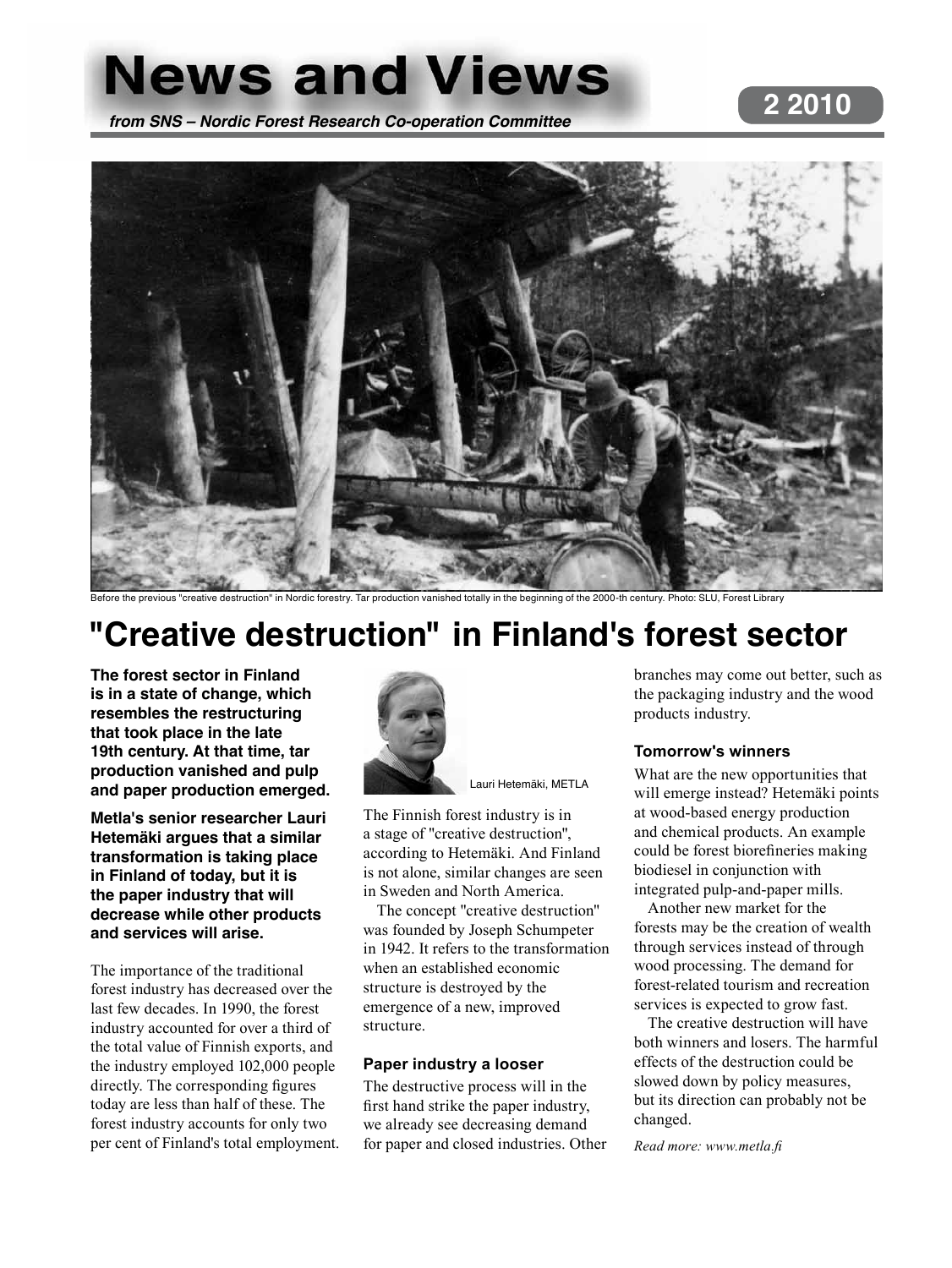#### **New rules from 2010**

### **Swedish funding requires open access**

#### **The Swedish Research Council ("Vetenskapsrådet"), the largest financer of basic research in Sweden, promotes open access.**

From 2010, all publications with funding from the council must be published with open access on the internet, which means that the research results will be free for everyone to download and read. A researcher may either archive published articles in open databases, or publish in journals which practice open access.

Other councils have also decided to support the *Berlin Declaration on Open Access* from 2003. The Swedish Research Council *Formas* is one of them. Formas is the main funder of basic forest research in Sweden.

– Open access is one more step to reach out with the research results to society, says Rolf Annerberg, Director General of Formas, on the council's website.

Formas requires that future research is available as open access within six months after publication.

The steps following the Berlin declaration will likely have implications for the scientific journals. There are over 20 000 peer-reviewed scientific journals worldwide. Several thousand applies open access, but the main part has a traditional financing, with subscription fees and payments for the downloaded articles. Many of them are among the top ranked, such as Nature, Science, Cell and Lancet.

*Read more: www.formas.se, www.vr.se, Berlin Declaration: http://oa.mpg.de/*

| 4 and model dealers. Wednesday and the                                                     |                                                                                                                                                                                                                                                                                                                                                                                                                                                                                                                                                                                                                                                                                                                                                                                                                                                                      |                                       |                                                                                                                      |           |
|--------------------------------------------------------------------------------------------|----------------------------------------------------------------------------------------------------------------------------------------------------------------------------------------------------------------------------------------------------------------------------------------------------------------------------------------------------------------------------------------------------------------------------------------------------------------------------------------------------------------------------------------------------------------------------------------------------------------------------------------------------------------------------------------------------------------------------------------------------------------------------------------------------------------------------------------------------------------------|---------------------------------------|----------------------------------------------------------------------------------------------------------------------|-----------|
| 1 December 440.00                                                                          |                                                                                                                                                                                                                                                                                                                                                                                                                                                                                                                                                                                                                                                                                                                                                                                                                                                                      |                                       | $-11411$                                                                                                             |           |
| Auto Var Graham Andrea Farks                                                               |                                                                                                                                                                                                                                                                                                                                                                                                                                                                                                                                                                                                                                                                                                                                                                                                                                                                      |                                       |                                                                                                                      |           |
| <b>GREATER</b><br><b>AT 700-444</b>                                                        | all to 1-61 Block B. Cheese Themes Miller County 12 Sept Street Security<br>L. & String all commission of all dealership ages of                                                                                                                                                                                                                                                                                                                                                                                                                                                                                                                                                                                                                                                                                                                                     |                                       |                                                                                                                      | 後に        |
|                                                                                            | Number of the U.S. of the country of the local of the Company of American Company of the Company of the Company of the Company of the Company of the Company of the Company of the Company of the Company of the Company of th                                                                                                                                                                                                                                                                                                                                                                                                                                                                                                                                                                                                                                       |                                       | To + 22 + 11 da + 100+ beated +                                                                                      |           |
| <b>Heat Insertion</b><br><b>Bring Street</b><br>Flood anticher<br><b>Neglini a journal</b> | DIRECTORY OF<br>OPEN ACCESS<br><b>JOURNALS</b><br>Weiners to the Directory of Open Archiv, Jaumalis. This service covers dwe, full (ext., quality controlled scientific and<br>achiliarly bootists. We also be coppe all subdects and bencomen. There are now 4647 bounced to the shysdice. Currently<br>FUZZ harroots are importantly at article went. As of bades AZP239 articles are policited in the DOAI nevers.<br>back Chalanger, 2010, Backfridt, Lughl Contract Additions and Luis Momenta Across twee (2004) on change to account the lasted of the<br>tedne Luik to then brond known Fubbong of this closes manufac-<br>Support the Australians and speculas of State High up for accelerating, go to the production compo<br>We are used Markful for the support from Nova of you who have strucks abouted to the root from Excellence, but the Go of pr |                                       | SPARC<br>wari                                                                                                        |           |
| <b>Adverts</b><br><b>Edge</b><br><b>Birthday</b>                                           | <b>Electrician Controller</b>                                                                                                                                                                                                                                                                                                                                                                                                                                                                                                                                                                                                                                                                                                                                                                                                                                        |                                       |                                                                                                                      |           |
| Links<br><b>Secondary of</b><br>Long term architectur                                      | $-31 - 3$<br><b>SERVICE PROFITS</b>                                                                                                                                                                                                                                                                                                                                                                                                                                                                                                                                                                                                                                                                                                                                                                                                                                  |                                       |                                                                                                                      |           |
| <b>Minimization</b><br><b>Excellence</b>                                                   | <b>Exposé Selloni Tree</b>                                                                                                                                                                                                                                                                                                                                                                                                                                                                                                                                                                                                                                                                                                                                                                                                                                           |                                       |                                                                                                                      |           |
| For barroof intention<br><b>Black And Brown at</b>                                         | I AutoMare and Food Sciences<br>· Arts and Arthbachave<br>· Bulton and Life Sciences<br>+ Bullman and Economics<br>+ Cheverkin                                                                                                                                                                                                                                                                                                                                                                                                                                                                                                                                                                                                                                                                                                                                       |                                       | · Lautumen and Utschung<br>+ Law and Political Science<br>a Middlemachina and Martining<br>· Philosophy and furbaton |           |
| <b>SECURITY CONTINUES</b>                                                                  | 1 Earth and Environmental Sciences<br>a contrate of Micrico.<br>4 FRUST SUMMONS<br>a Modara and Archaeology                                                                                                                                                                                                                                                                                                                                                                                                                                                                                                                                                                                                                                                                                                                                                          | a Science General<br>· Sicili Stewart | · Phonics and Automotive<br>- Terminia and Englossing                                                                |           |
|                                                                                            |                                                                                                                                                                                                                                                                                                                                                                                                                                                                                                                                                                                                                                                                                                                                                                                                                                                                      |                                       | All beauty received that                                                                                             | $(1 - 1)$ |

**Open access journals are available online to the reader without charge.** 

#### **The Berlin Declaration on Open Access to Knowledge in the Sciences and Humanities** is a major international statement. It emerged in 2003 from a conference on open access hosted in Berlin by the Max Planck Society. Organisations that commit to implementing this definition of open access can sign on to the declaration.

source: www.wikipedia.org

## **Open call for CARs**

SNS has over the years 2005–2010 established and supported five CARs (Centres of Advanced Research). An evaluation requested by SNS concluded that the CARs have been successful and should be continued for a further period (see News and Views No. 4, 2009). SNS has therefore decided to announce an open call for new CARs 2011-2015.

The following research areas are open for applications:

- $\blacksquare$  Urban and recreational forestry
- $\blacksquare$  Carbon balance and water
- $\blacksquare$  Industrial processing of wood materials



- $\blacksquare$  Harvesting, bio-energy, long distance transport operation systems
- <sup>n</sup>Forest diseases and damage
- $\blacksquare$  Genetics, tree improvement and regeneration
- $\blacksquare$  Forest economy
- $\blacksquare$  Inventory and resource mapping

Applications are due 31 May 2010. SNS will fund 4–5 CARs with up to €30 000–60 000 per CAR and year.

*Further information about the application process found on SNS website www.nordicforestresearch.org* 



#### **About CARs**

A CAR can be defined as a forum, or a core of, the Nordic forest research in a special subject area or several areas, related to each other.

CARs cover a period of 4–5 years. It is formed as a network headed by a project manager.

A steering group is set up with representatives of the participating countries.

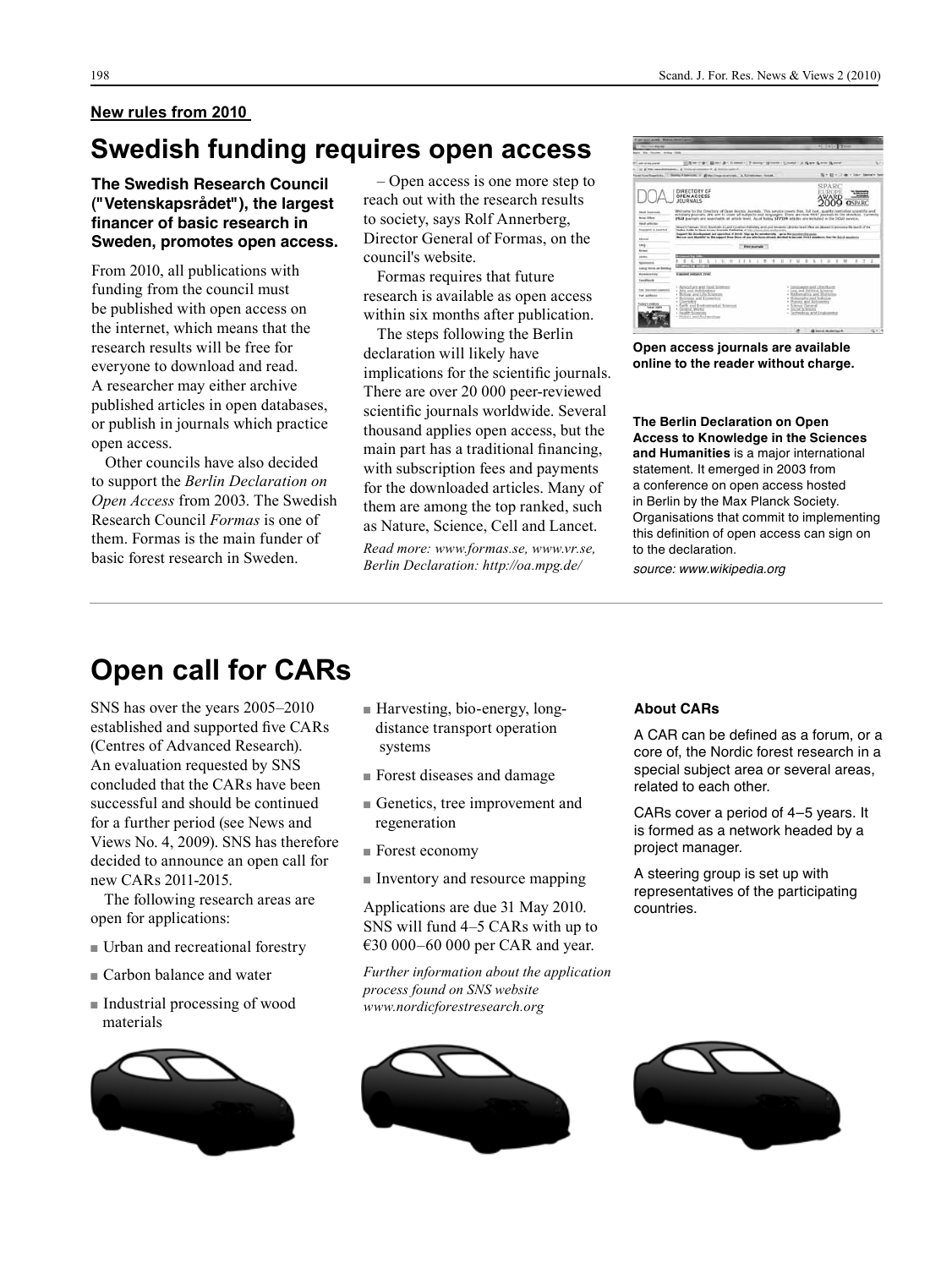### **Norway: Charcoal important carbon pool in boreal forest soils**

About one percent of the carbon stock in boreal forest soils is found as charcoal, the residue after forest fires. This was estimated by a research group led from Norwegian University of Life Sciences.

On average, 77 g carbon per square meter is stored in this form. The study also found that charcoal is not as persistent as previously believed. The median age of the charcoal particles in the soil samples was expected to be 5,000 years, provided that charcoal was persistent. Instead, the median age was measured to be 652 years. The lead author Professor Mikael Ohlson stresses that the dynamics of charcoal is an important component in the carbon budget of boreal forests.

*Read more: Nature Geoscience 2, 2009, and www.umb.no*

### **Denmark: Forest research downsizes**

Forest & Landscape Denmark struggles with economical cutbacks which forces them to reduce the staff with 10%. The reduction is a result of general cutbacks at Copenhagen University.

– It is distressing and confusing that governmental funding of forest research is cut at a time when forests are placed so high on the international political agenda, says Director Niels Elers Koch in a press release from the university. We will lose competences that has taken decades to build up, he continues.

The cut is the third of this size in the last eight years.

– I deeply hope that it is the last one, says Niels Elers Koch. *Source: www.sl.ku.dk*

### **Finland: Metla moves to a function-based organization**

The Finnish Forest Research Institute (Metla) has moved over to a functions-based organization consisting of core and support processes. At the same time, a new regional organization is set up, with research units responsible for research projects and information services. The units and their centrals are:

- <sup>n</sup> Southern in Vantaa
- $\blacksquare$  Eastern in Joensuu
- $\blacksquare$  Western in Parkano
- $\blacksquare$  Northern in Rovaniemi

Metla's general management and coordination as well as the administration and internal services are situated in Vantaa.

*Source: www.metla.fi*

### **Swedes underestimate the role of bioenergy**

Over a third of the Swedes believe that bioenergy contributes with less than 10 % of the energy use in Sweden. Only 14 % believe that the share is over 30 %. The correct answer is (currently) 29 %.

The poll, made by the organization Sifo in January 2010, showed some surprising results. Respondents with a higher education were less correct

in their estimates of the bioenergy share than respondents with a short education.

More correct estimates were given by women, as well as respondents living outside the big cities.

Male respondents, and people living in Stockholm with a university degree, tended to underestimate the role of bioenergy most. *source: www.svebio.se*



**Denmark: Leads teak development**

Lars Graudal at Forest & Landscape Denmark, Copenhagen University, has been elected Director of Teaknet, a worldwide union of researchers and forest managers working with teak (*Tectona grandis*).

Denmark has a long tradition of protecting and managing teak forests. By the 1950s, cooperation between Thailand and Denmark was already underway. The organization Danida was heavily involved in the work of preserving genetic resources, and Danish researchers have played a key role in progeny testing of teak across its entire range.

Lars Graudal is currently the head of the Forest Genetic Resources division at Forest & Landscape Denmark, and has previously been director and senior adviser at Danida Forest Seed Centre.

*Read more: www.teaknet.org*